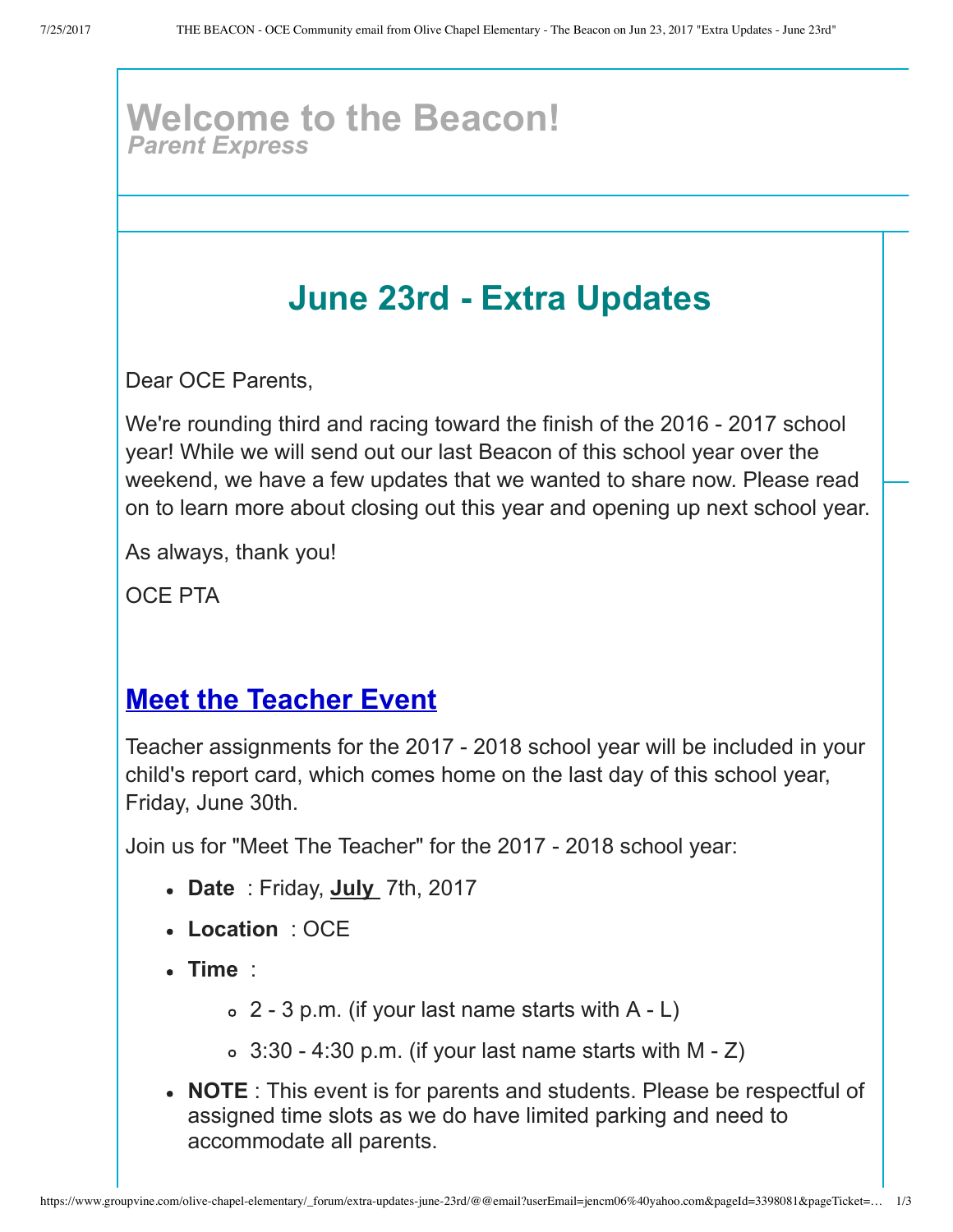## **Clopening Breakfast**

We're closing out the 2016 - 2017 school year and opening up the 2017 -2018 year with a "Clopening" breakfast for teachers and staff. The breakfast will take place on the morning of **July 5th**, and we could use your help. [Please click this link](http://www.signupgenius.com/go/20f0a44a4aa29a75-clopening) to learn more and sign up to bring a dish!

## **Open PTA Positions**

Looking to get even more involved with OCE? We have a number of open spots on the PTA and would love your help. Please see the open positions below, along with a description of each. If you are interested in any of them, please email us at oce.pta@gmail.com. Thank you!

- **Carnival** Organize a committee to plan games, activities, prizes, food, ticket sales, map, volunteers, and raffle baskets for the Spring Carnival. We can provide information and games from previous years!
- Teacher Grants Survey all teachers who join the PTA for grant requests (gift cards for teaching supplies from their choice of 3 places), purchase with PTA funds, and distribute to teachers. This is done just once a year.
- Welcome Committee Email families who join OCE mid-year to welcome them and provide information about the school and PTA. This can be the same (or very similar) email for each family, and contact info for new families is provided by the OCE front office staff.
- **Spirit Wear** Create an order form to distribute to all students, order Spirit Wear, fulfill orders, sell Spirit Wear at school events like Open House, Carnival, Kindergarten Orientation, etc. This role will have support from a previous Spirit Wear PTA member, so this role will be an assistant position this year, moving into a lead role over time.
- **Grant Writer** Research and apply for any grants for which the school may qualify. We have one person doing this, but would love to have added support
- **Loyalty Cards** Provide families with information on linking loyalty cards from Lowes, Harris Teeter, Publix, Target, etc. to help our school earn money back.
- **Agendas & School Kits** Order agendas and school kits for the following year. This role will have guidance on learning the position